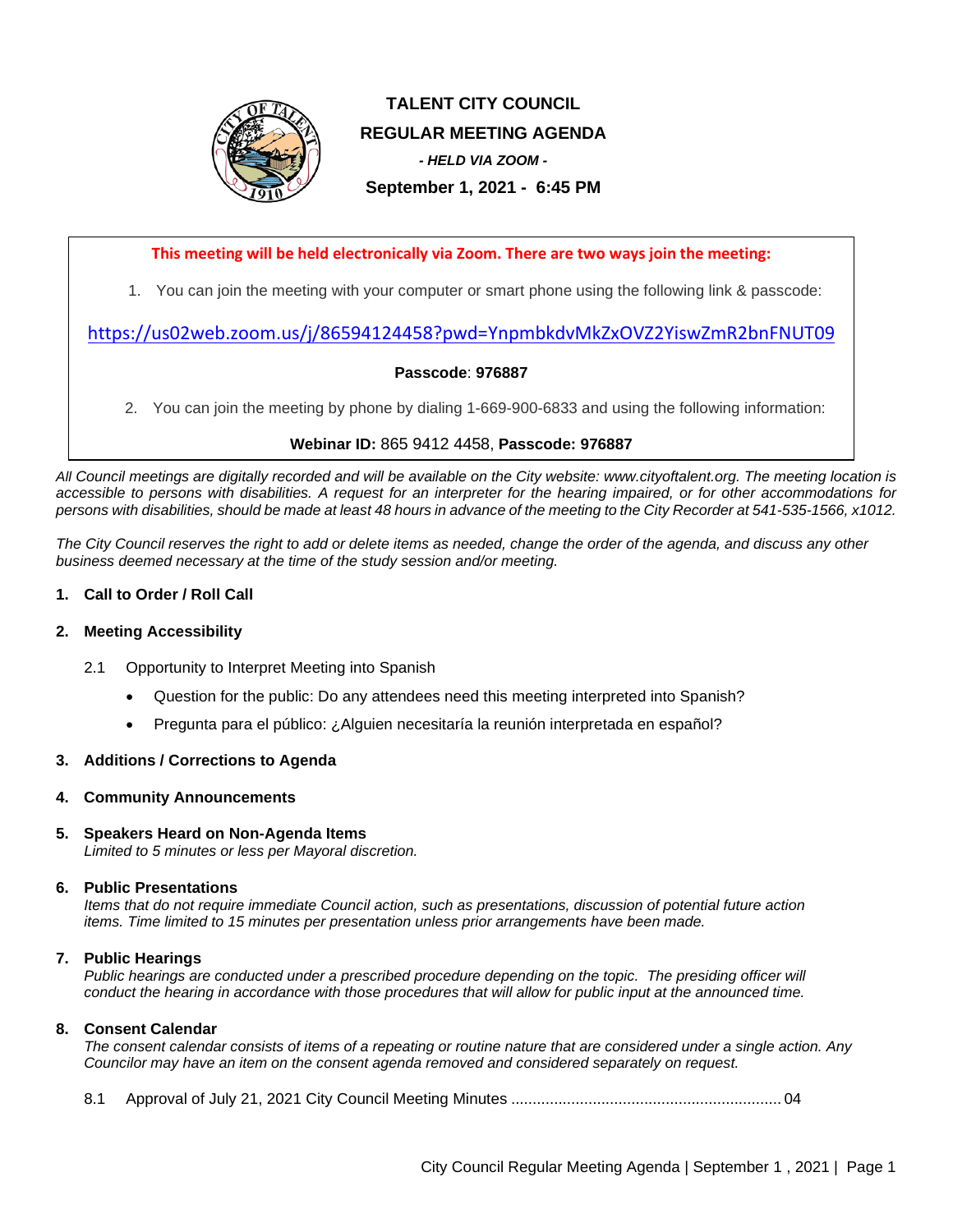|    | 8.2                                                                                                                                                                                                                                                                                                                         |                                                                                    |  |
|----|-----------------------------------------------------------------------------------------------------------------------------------------------------------------------------------------------------------------------------------------------------------------------------------------------------------------------------|------------------------------------------------------------------------------------|--|
| 9. | <b>Unfinished Business</b><br>Unfinished business consists of outstanding items from previous meetings. These items will be handled in the same<br>manner as regular agenda items.                                                                                                                                          |                                                                                    |  |
|    | 9.1                                                                                                                                                                                                                                                                                                                         | Details - 2021 Community Development Block Grant for Recover Talent  13            |  |
|    | 9.2                                                                                                                                                                                                                                                                                                                         | Review - Land Use Board of Appeals Ruling for 201 Belmont Road Application  24     |  |
|    | 10. New Business<br>Speakers will be provided the opportunity to offer comments on action items after staff members have given their<br>reports and, if there is an applicant, after the applicant has had the opportunity to speak. Action items are expected<br>to result in motions, resolutions, orders, or ordinances. |                                                                                    |  |
|    |                                                                                                                                                                                                                                                                                                                             |                                                                                    |  |
|    |                                                                                                                                                                                                                                                                                                                             |                                                                                    |  |
|    |                                                                                                                                                                                                                                                                                                                             | 11. City Manager and Department Reports                                            |  |
|    |                                                                                                                                                                                                                                                                                                                             |                                                                                    |  |
|    |                                                                                                                                                                                                                                                                                                                             | 11.1a Update on motion to add \$30K to budget for Emergency Operations Plan Update |  |
|    |                                                                                                                                                                                                                                                                                                                             |                                                                                    |  |
|    |                                                                                                                                                                                                                                                                                                                             |                                                                                    |  |
|    |                                                                                                                                                                                                                                                                                                                             |                                                                                    |  |
|    |                                                                                                                                                                                                                                                                                                                             |                                                                                    |  |
|    |                                                                                                                                                                                                                                                                                                                             |                                                                                    |  |
|    |                                                                                                                                                                                                                                                                                                                             |                                                                                    |  |
|    |                                                                                                                                                                                                                                                                                                                             |                                                                                    |  |
|    |                                                                                                                                                                                                                                                                                                                             |                                                                                    |  |
|    |                                                                                                                                                                                                                                                                                                                             |                                                                                    |  |
|    |                                                                                                                                                                                                                                                                                                                             |                                                                                    |  |
|    |                                                                                                                                                                                                                                                                                                                             |                                                                                    |  |
|    |                                                                                                                                                                                                                                                                                                                             |                                                                                    |  |
|    |                                                                                                                                                                                                                                                                                                                             |                                                                                    |  |
|    |                                                                                                                                                                                                                                                                                                                             | 12. Commission / Committee Reports                                                 |  |
|    |                                                                                                                                                                                                                                                                                                                             | 13. Other Business and Future Agenda Items                                         |  |
|    |                                                                                                                                                                                                                                                                                                                             | 14. Adjournment                                                                    |  |